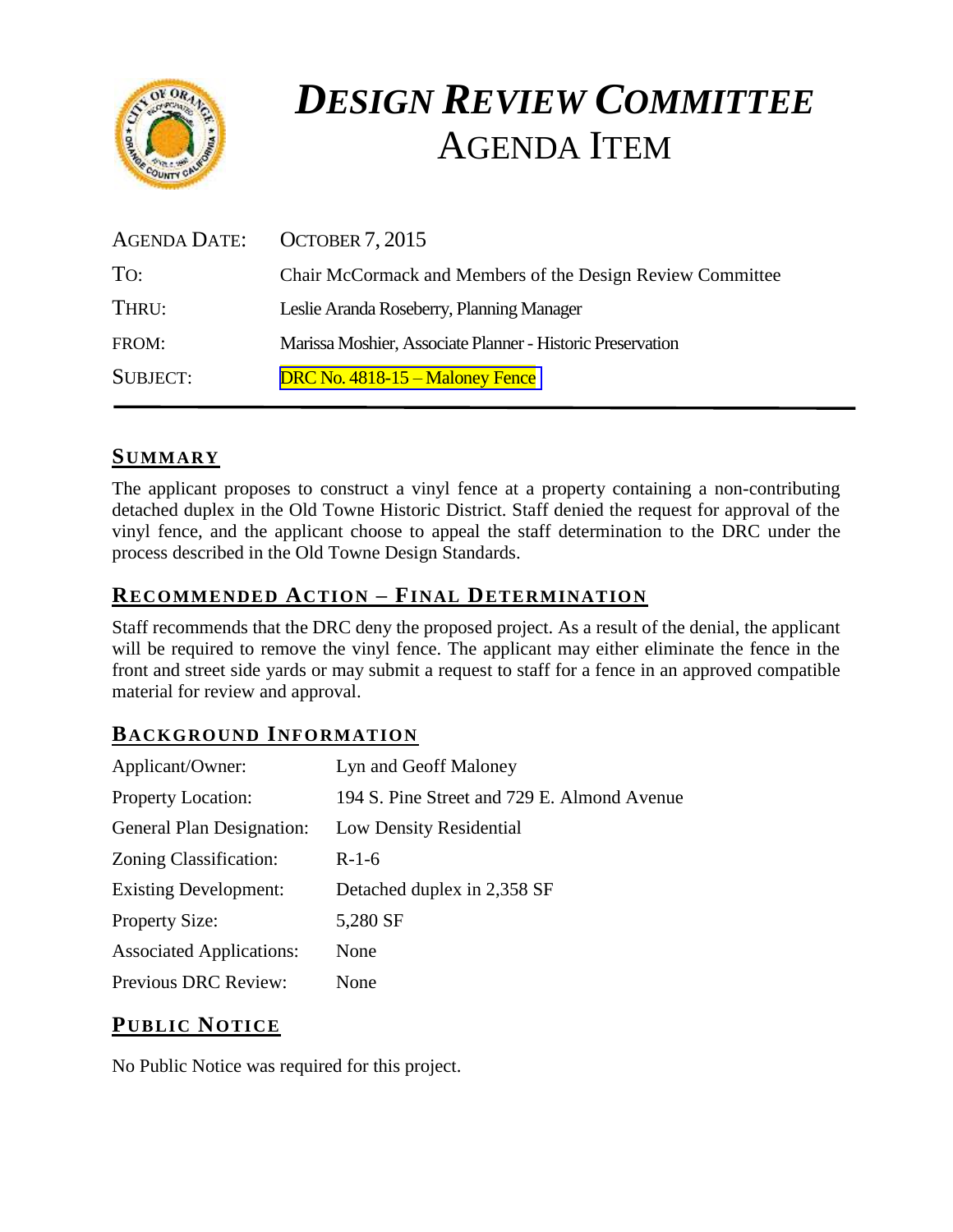## **ENVIRONMENTAL REVIEW**

**Statutory Exemption:** The proposed project is statutorily exempt from the provisions of the California Environmental Quality Act (CEQA) per State CEQA Guidelines 15270 (Projects Which Are Disapproved) because the project cannot be approved as being in conformance with the applicable design standards for the Old Towne Historic District. There is no environmental public review required for a Statutory Exemption.

# **PROJECT DESCRIP TION**

The applicant proposes to construct a vinyl fence in the front and street side yards at a noncontributing detached duplex in the Old Towne Historic District. The fence is 39 ½ inches in height to the top of the posts and is constructed with white vinyl pickets and posts. The applicant had partially constructed the fence when staff initiated a code enforcement case and requested that the property owner stop work and submit a proposal for the new fence. Because the City's Code Enforcement Division acts on a complaint-based system, staff acts on complaints related to vinyl fences when they are received from the public and any instances where staff observes vinyl fences in the process of being constructed.

New fences in the Old Towne Historic District are reviewed and may be approved by Planning Division staff if they are in conformance with the Old Towne Design Standards. Staff reviewed the new vinyl fence and denied the request based on the incompatibility of the fence material with the streetscape character of the Historic District. Under the Old Towne Design Standards, the applicant may appeal a staff determination to the Design Review Committee. On August 26, 2015, the applicant submitted an application for DRC review of the vinyl fence.

## **EXISTING SITE**

The existing site is developed with a detached duplex consisting of two, two-story buildings. The buildings were constructed in 1994 and are non-contributors to the Old Towne Historic District. The property is located at the northwest intersection of S. Pine Street and E. Almond Avenue.

## **EXISTING AREA CONTEXT**

The property is located in a residential quadrant of the Old Towne Historic District. Surrounding properties to the north, south and west are zoned R-1-6 and are developed with single and multifamily dwellings. Immanuel Lutheran Church and School, zoned Public Institution (Specific Plan), is located across Pine Street to the east.

## **EVALUATION CRITERIA**

Orange Municipal Code (OMC) Section 17.10.070 establishes the general criteria the DRC should use when reviewing the project. This section states the following: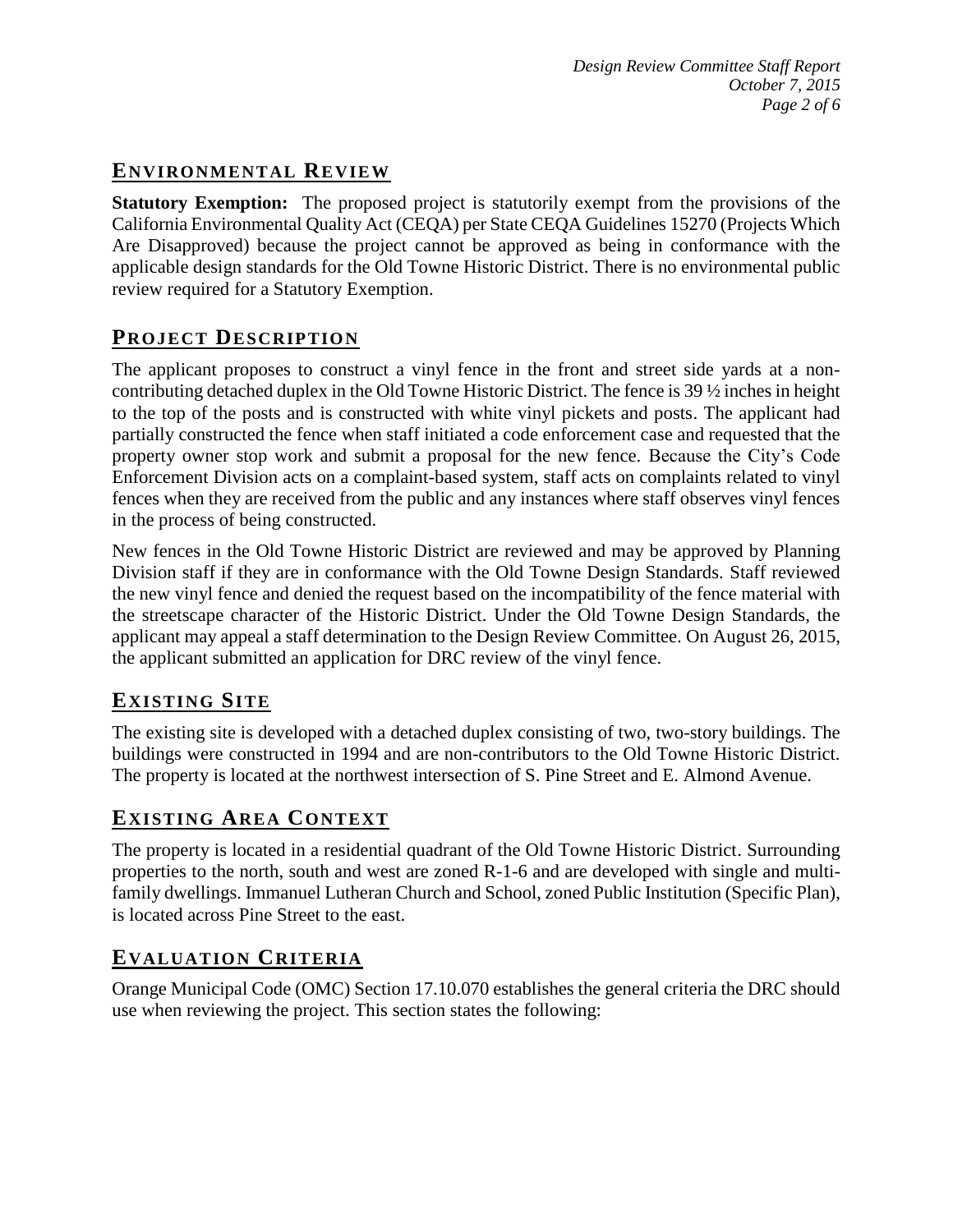The project shall have an internally consistent, integrated design theme, which is reflected in the following elements:

#### 1. **Architectural Features**.

- a. The architectural features shall reflect a similar design style or period.
- b. Creative building elements and identifying features should be used to create a high quality project with visual interest and an architectural style.

#### 2. **Landscape**.

- a. The type, size and location of landscape materials shall support the project's overall design concept.
- b. Landscaping shall not obstruct visibility of required addressing, nor shall it obstruct the vision of motorists or pedestrians in proximity to the site.
- c. Landscape areas shall be provided in and around parking lots to break up the appearance of large expanses of hardscape.
- 3. **Signage**. All signage shall be compatible with the building(s) design, scale, colors, materials and lighting.
- 4. **Secondary Functional and Accessory Features**. Trash receptacles, storage and loading areas, transformers and mechanical equipment shall be screened in a manner, which is architecturally compatible with the principal building(s).

## **ANALY SIS/STATEMENT OF THE ISSUES**

#### Issue 1: Compatibility of Vinyl Fence

The applicant is requesting approval of the fence due to long-term maintenance and safety concerns with a comparable wood fence (See Attachment 3: Applicant Letter and Supplemental Information). The applicant researched fence types and purchased and began construction on the vinyl fence, because they believed it was the best investment for the property.

The Old Towne Design Standards include the following requirements for fences in residential areas:

- a) Fences must be constructed and maintained in a vertical position.
- b) The top edge of a fence must be along a line that is either horizontal, or substantially parallel to grade.
- c) Fences and walls located within the front yard setback area shall not exceed 42" in height. Fences and walls located in side and rear yards shall not exceed six feet in height. Where there is a difference in grade between adjacent properties, the maximum fence height shall be six feet as measured from the high grade side and eight feet as measured from the low grade side.
- d) The color, texture, pattern and dimensions of masonry columns and bases, and the color, width, type and elevation of mortar joints in a fence column or base must match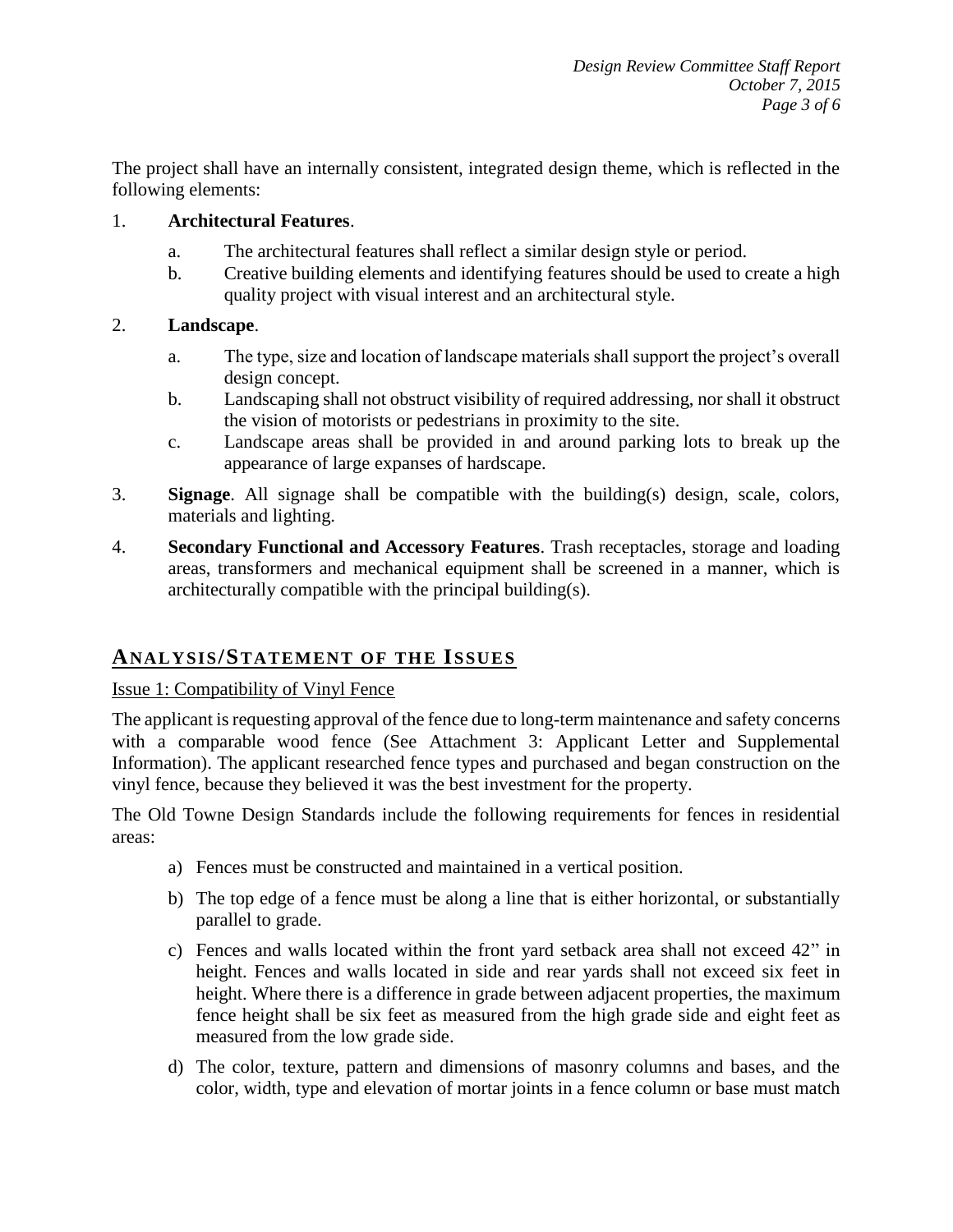the masonry and mortar joints of the main building as nearly as practicable. All exposed brick in a fence column or base must be fired brick as defined by the American Standard Testing Materials Designation.

- e) Wrought iron and metal fences must be compatible with the style and period of the main building. If a wrought iron or metal fence is painted or colored, the color must complement the color of the main building.
- f) Wooden fences must have structural posts at least four inches in diameter (nominal size). The side of a wooden fence facing a public street must be the finished side. Wooden fences may be painted or stained a color that is complementary to the main building.

Based on the above requirements, staff considers compatible fencing materials in the Historic District to consist of wood or wrought iron/metal with the option of masonry columns and bases, depending on the style of the house. Therefore, the Old Towne Design Standards do not permit new vinyl fences on any residential properties in the Historic District.

The Old Towne Design Standards recommend the use of in-kind traditional building materials for new construction in the Historic District. The Design Standards address substitutes for traditional building materials as follows:

Material substitutes will be considered during project review (fiber-glass columns, tin cornices, etc.); however, traditional detailing and intent shall be maintained. Any improvements, restoration or new construction shall duplicate traditional original details and materials as accurately as possible. See Appendix B for policy on use of alternate materials (Old Towne Design Standards, Complete, p. 13).

## **Appendix B – Use of Appropriate Materials**

#### New Infill Development

Use of in-kind materials on new infill development is encouraged, but not required. Use of alternate materials may be used where such elements and materials convey the appearance of like features on existing resources on the property. The materials used for new infill development (whether occurring on vacant or developed property) shall be compatible with those materials that are original to historic structures in Old Towne.

Staff does not consider vinyl fencing to be compatible with the character of the Historic District. Although the form of the vinyl fence is similar to wood fences that routinely are approved in the Historic District, the smooth texture and gloss finish of the vinyl material and the construction details are clearly different from traditional picket fences. Given the visible differences in the vinyl material from traditional wood fences, the proposed alternate material does not adequately "convey the appearance of like features," as required by the Design Standards.

The property is a non-contributor to the Historic District. However, the complete streetscape, including fences, walls, walkways, and landscaping, is important to the character of the Historic District. Both historic and non-historic properties contribute to the streetscape, and maintaining the compatibility of non-contributing properties is key to preserving the significance of the Historic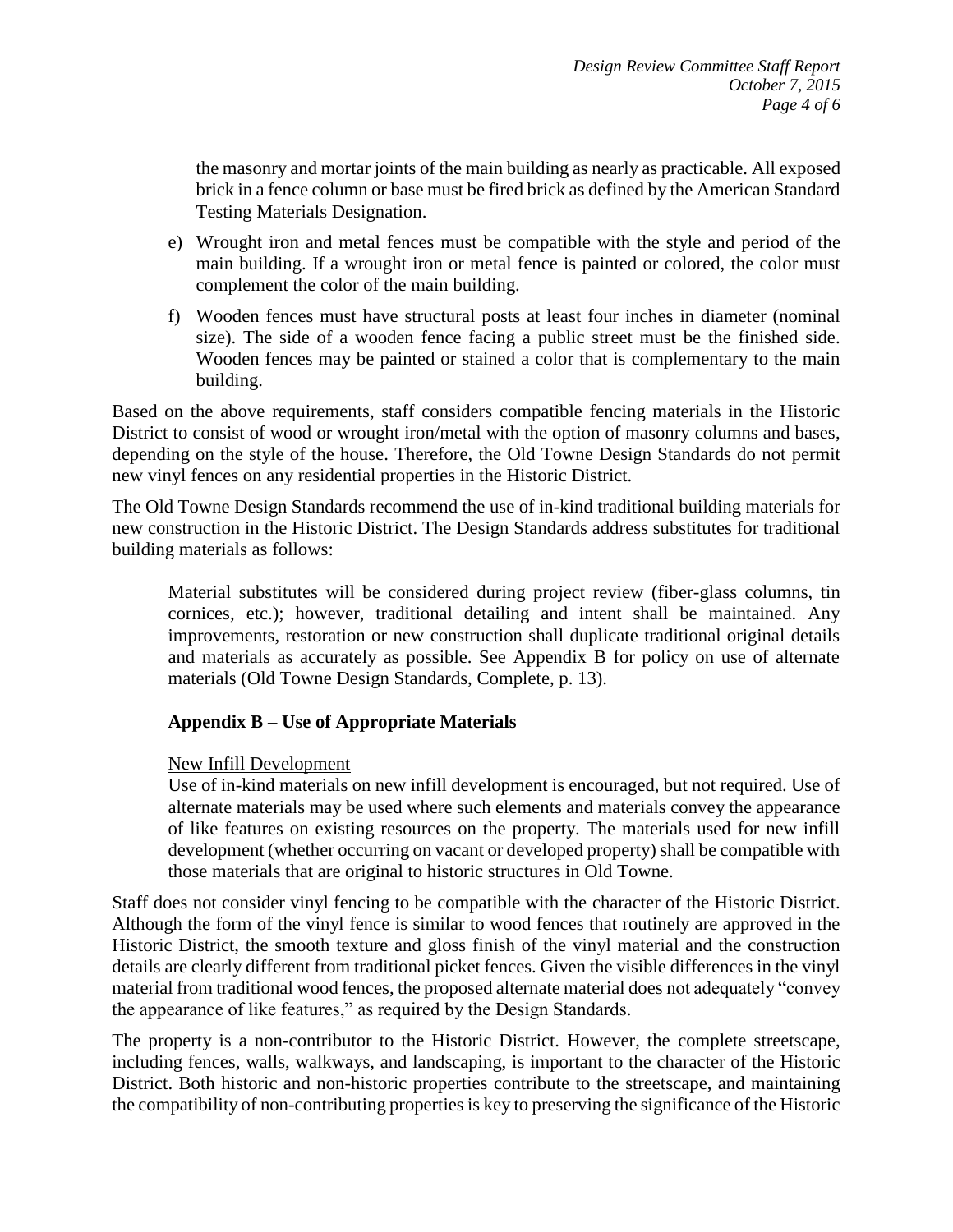District. Because this is a corner property with a long street-facing side yard, the vinyl material is particularly visible in the streetscape and is not compatible with the design and materials of traditional fencing in the Historic District. Staff recommends that the Design Review Committee finds that the proposed alternate fence material is not compatible with the Historic District and is not in conformance with the Design Standards.

## **ADVISORY BOARD RECOMMENDATION**

None.

## **STAFF RECOMMENDATION AND REQUIRED FINDINGS**

The courts define a "Finding" as a conclusion which describes the method of analysis decision makers utilize to make the final decision. A decision making body "makes a Finding," or draws a conclusion, through identifying evidence in the record (i.e., testimony, reports, environmental documents, etc.) and should not contain unsupported statements. The statements which support the Findings bridge the gap between the raw data and the ultimate decision, thereby showing the rational decision making process that took place. The "Findings" are, in essence, the ultimate conclusions which must be reached in order to approve (or recommend approval of) a project. The same holds true if denying a project; the decision making body must detail why it cannot make the Findings.

The Findings are applied as appropriate to each project. Based on the following Findings and statements in support of such Findings, staff recommends the DRC deny the project.

*1. In the Old Towne Historic District, the proposed work conforms to the prescriptive standards and design criteria referenced and/or recommended by the DRC or other reviewing body for the project (OMC 17.10.070.G.1).*

The proposed vinyl fence does not conform with the Old Towne Design Standards. The Design Standards recommend in-kind traditional materials for new construction in the Historic District. Although alternate materials may be approved, the materials must adequately convey a similar appearance to traditional materials. The texture, sheen, and construction details of the vinyl fence are substantially different from wood picket fences that were used historically. The proposed alternate material does not sufficiently replicate the traditional detailing and materials of wood fences. The alternate material does not adequately convey the appearance of like features on comparable properties, as required by the Design Standards. As such, the request for a vinyl fence is not in conformance with the Design Standards.

This finding cannot be met.

*2. In any National Register Historic District, the proposed work complies with the Secretary of the Interior's standards and guidelines (OMC 17.10.07.G.2).*

Projects found not to be in conformance with the Old Towne Design Standards generally are considered not to be in conformance with the *Secretary of the Interior's Standards for the Treatment of Historic Properties (Secretary's Standards)*. The proposed alternate